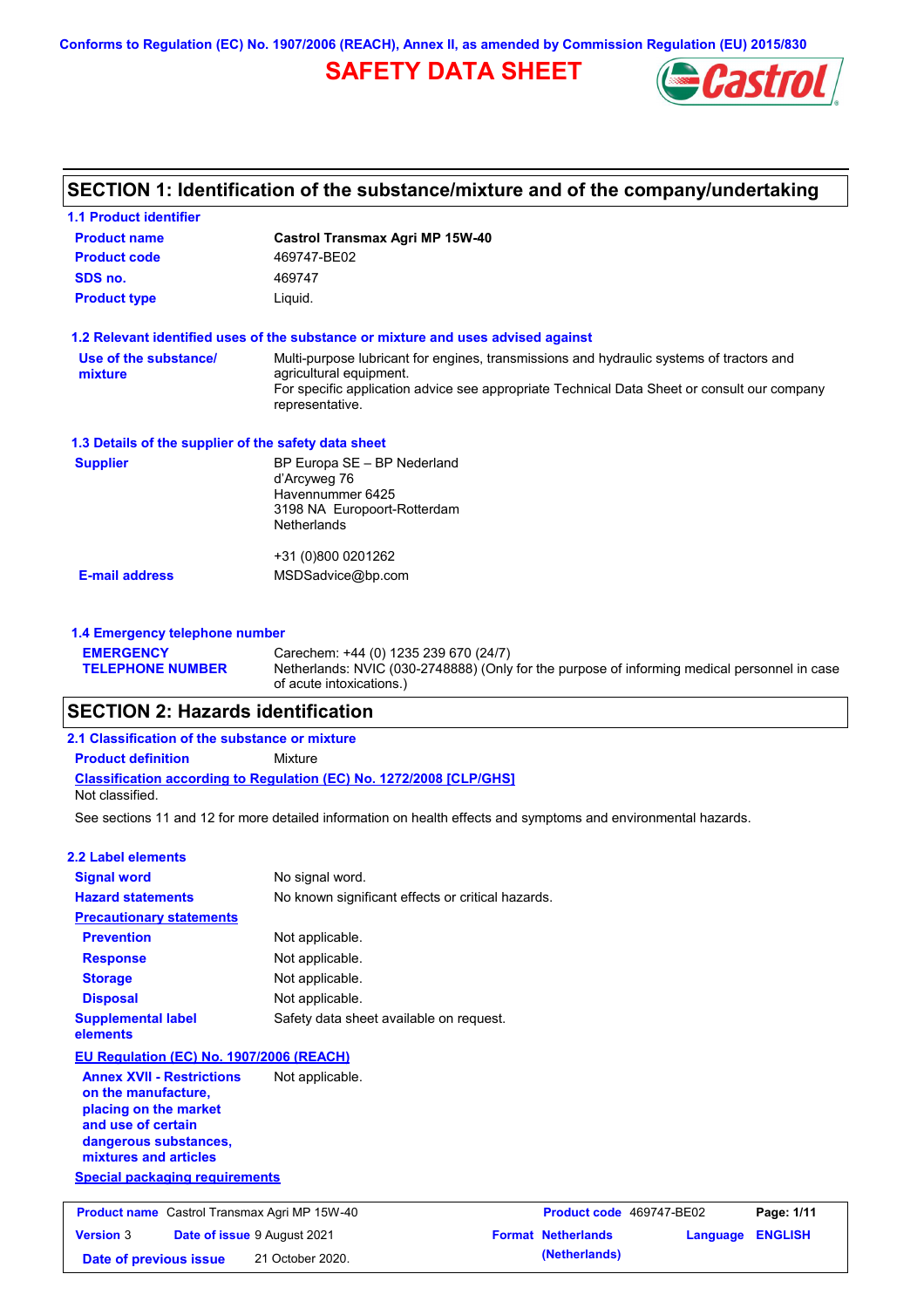### **Conforms to Regulation (EC) No. 1907/2006 (REACH), Annex II, as amended by Commission Regulation (EU) 2015/830**

## **SECTION 2: Hazards identification**

| <b>Containers to be fitted</b><br>with child-resistant<br>fastenings                                                     | Not applicable.                                                                                                                                                                                                                                                                                                                                                                                                                                                                                                                                                                                                                        |
|--------------------------------------------------------------------------------------------------------------------------|----------------------------------------------------------------------------------------------------------------------------------------------------------------------------------------------------------------------------------------------------------------------------------------------------------------------------------------------------------------------------------------------------------------------------------------------------------------------------------------------------------------------------------------------------------------------------------------------------------------------------------------|
| <b>Tactile warning of danger</b>                                                                                         | Not applicable.                                                                                                                                                                                                                                                                                                                                                                                                                                                                                                                                                                                                                        |
| 2.3 Other hazards                                                                                                        |                                                                                                                                                                                                                                                                                                                                                                                                                                                                                                                                                                                                                                        |
| <b>Results of PBT and vPvB</b><br>assessment                                                                             | Product does not meet the criteria for PBT or vPvB according to Regulation (EC) No. 1907/2006,<br>Annex XIII.                                                                                                                                                                                                                                                                                                                                                                                                                                                                                                                          |
| <b>Product meets the criteria</b><br>for PBT or vPvB according<br>to Regulation (EC) No.<br><b>1907/2006, Annex XIII</b> | This mixture does not contain any substances that are assessed to be a PBT or a vPvB.                                                                                                                                                                                                                                                                                                                                                                                                                                                                                                                                                  |
| Other hazards which do<br>not result in classification                                                                   | Defatting to the skin.<br>USED ENGINE OILS<br>Used engine oil may contain hazardous components which have the potential to cause skin<br>cancer.<br>See Toxicological Information, section 11 of this Safety Data Sheet.<br>Note: High Pressure Applications<br>Injections through the skin resulting from contact with the product at high pressure constitute a<br>major medical emergency.<br>See 'Notes to physician' under First-Aid Measures, Section 4 of this Safety Data Sheet.<br>Experimental data on one or more of the components has been used to determine all or part of<br>the hazard classification of this product. |

#### **SECTION 3: Composition/information on ingredients**

| <b>3.2 Mixtures</b>                                                                                                                                                         |                                                                                                |             |                                                                    |             |
|-----------------------------------------------------------------------------------------------------------------------------------------------------------------------------|------------------------------------------------------------------------------------------------|-------------|--------------------------------------------------------------------|-------------|
| <b>Product definition</b><br>Mixture                                                                                                                                        |                                                                                                |             |                                                                    |             |
| Mighly refined base oil (IP 346 DMSO extract < 3%). Proprietary performance additives.                                                                                      |                                                                                                |             |                                                                    |             |
| <b>Product/ingredient</b><br>name                                                                                                                                           | <b>Identifiers</b>                                                                             | $\%$        | <b>Regulation (EC) No.</b><br>1272/2008 [CLP]                      | <b>Type</b> |
| Distillates (petroleum), hydrotreated<br>heavy paraffinic                                                                                                                   | REACH #: 01-2119484627-25 ≥25 - ≤50<br>EC: 265-157-1<br>CAS: 64742-54-7<br>Index: 649-467-00-8 |             | Not classified.                                                    | $[2]$       |
| Distillates (petroleum), solvent-<br>dewaxed heavy paraffinic                                                                                                               | REACH #: 01-2119471299-27<br>EC: 265-169-7<br>CAS: 64742-65-0<br>Index: 649-474-00-6           | $≥25 - ≤50$ | Not classified.                                                    | $[2]$       |
| Distillates (petroleum), hydrotreated<br>heavy paraffinic                                                                                                                   | REACH #: 01-2119484627-25 ≤3<br>EC: 265-157-1<br>CAS: 64742-54-7<br>Index: 649-467-00-8        |             | Asp. Tox. 1, H304                                                  | [1] [2]     |
| Distillates (petroleum), solvent-<br>dewaxed heavy paraffinic                                                                                                               | REACH #: 01-2119471299-27 ≤3<br>EC: 265-169-7<br>CAS: 64742-65-0<br>Index: 649-474-00-6        |             | Asp. Tox. 1, H304                                                  | [1] [2]     |
| Phosphorodithioic acid, mixed O,O-bis<br>(2-ethylhexyl and iso-Bu and iso-Pr)<br>esters, zinc salts<br>See Section 16 for the full text of the H statements declared above. | REACH #: 01-2119521201-61 ≤3<br>EC: 288-917-4<br>CAS: 85940-28-9                               |             | Skin Irrit. 2, H315<br>Eye Dam. 1, H318<br>Aquatic Chronic 2, H411 | $[1]$       |
|                                                                                                                                                                             |                                                                                                |             |                                                                    |             |

#### **Type**

[1] Substance classified with a health or environmental hazard

[2] Substance with a workplace exposure limit

[3] Substance meets the criteria for PBT according to Regulation (EC) No. 1907/2006, Annex XIII

[4] Substance meets the criteria for vPvB according to Regulation (EC) No. 1907/2006, Annex XIII

[5] Substance of equivalent concern

[6] Additional disclosure due to company policy

Occupational exposure limits, if available, are listed in Section 8.

| <b>Product name</b> Castrol Transmax Agri MP 15W-40 |  | Product code 469747-BE02           |                           | Page: 2/11              |  |
|-----------------------------------------------------|--|------------------------------------|---------------------------|-------------------------|--|
| <b>Version 3</b>                                    |  | <b>Date of issue 9 August 2021</b> | <b>Format Netherlands</b> | <b>Language ENGLISH</b> |  |
| Date of previous issue                              |  | 21 October 2020.                   | (Netherlands)             |                         |  |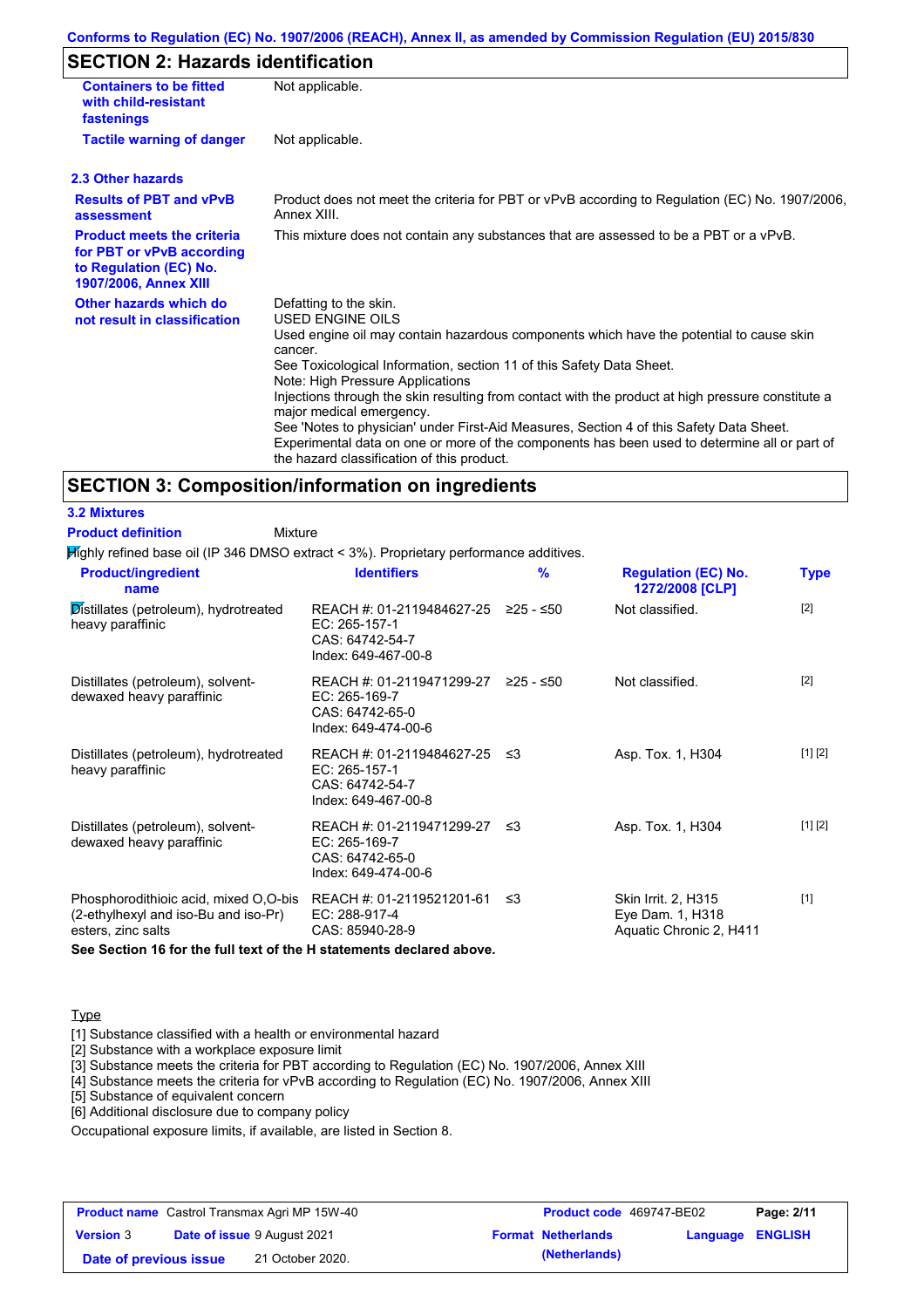## **SECTION 4: First aid measures**

#### Do not induce vomiting unless directed to do so by medical personnel. Get medical attention if symptoms occur. In case of contact, immediately flush eyes with plenty of water for at least 15 minutes. Eyelids should be held away from the eyeball to ensure thorough rinsing. Check for and remove any contact lenses. Get medical attention. **4.1 Description of first aid measures** If inhaled, remove to fresh air. Get medical attention if symptoms occur. **Ingestion Inhalation Eye contact Protection of first-aiders** No action shall be taken involving any personal risk or without suitable training. It may be dangerous to the person providing aid to give mouth-to-mouth resuscitation. **Skin contact** Wash skin thoroughly with soap and water or use recognised skin cleanser. Remove contaminated clothing and shoes. Wash clothing before reuse. Clean shoes thoroughly before reuse. Get medical attention if irritation develops.

#### **4.2 Most important symptoms and effects, both acute and delayed**

See Section 11 for more detailed information on health effects and symptoms.

| <b>Potential acute health effects</b> |                                                                                                                   |
|---------------------------------------|-------------------------------------------------------------------------------------------------------------------|
| <b>Inhalation</b>                     | Vapour inhalation under ambient conditions is not normally a problem due to low vapour<br>pressure.               |
| <b>Ingestion</b>                      | No known significant effects or critical hazards.                                                                 |
| <b>Skin contact</b>                   | Defatting to the skin. May cause skin dryness and irritation.                                                     |
| <b>Eye contact</b>                    | Not classified as an eye irritant. Based on data available for this or related materials.                         |
|                                       | Delayed and immediate effects as well as chronic effects from short and long-term exposure                        |
| <b>Inhalation</b>                     | Overexposure to the inhalation of airborne droplets or aerosols may cause irritation of the<br>respiratory tract. |
| <b>Ingestion</b>                      | Ingestion of large quantities may cause nausea and diarrhoea.                                                     |
| <b>Skin contact</b>                   | Prolonged or repeated contact can defat the skin and lead to irritation and/or dermatitis.                        |
| Eye contact                           | Potential risk of transient stinging or redness if accidental eye contact occurs.                                 |
|                                       | 4.3 Indication of any immediate medical attention and special treatment needed                                    |
| Notes to physician                    | Treatment should in general he symptomatic and directed to relieving any effects                                  |

**es to physician** Treatment should in general be symptomatic and directed to relieving any effects. Note: High Pressure Applications Injections through the skin resulting from contact with the product at high pressure constitute a major medical emergency. Injuries may not appear serious at first but within a few hours tissue becomes swollen, discoloured and extremely painful with extensive subcutaneous necrosis. Surgical exploration should be undertaken without delay. Thorough and extensive debridement of the wound and underlying tissue is necessary to minimise tissue loss and prevent or limit permanent damage. Note that high pressure may force the product considerable distances along tissue planes.

## **SECTION 5: Firefighting measures**

| 5.1 Extinguishing media                                   |                                                                                                                                                                                                                                                                                                                                                                   |
|-----------------------------------------------------------|-------------------------------------------------------------------------------------------------------------------------------------------------------------------------------------------------------------------------------------------------------------------------------------------------------------------------------------------------------------------|
| <b>Suitable extinguishing</b><br>media                    | In case of fire, use foam, dry chemical or carbon dioxide extinguisher or spray.                                                                                                                                                                                                                                                                                  |
| <b>Unsuitable extinguishing</b><br>media                  | Do not use water jet. The use of a water jet may cause the fire to spread by splashing the<br>burning product.                                                                                                                                                                                                                                                    |
| 5.2 Special hazards arising from the substance or mixture |                                                                                                                                                                                                                                                                                                                                                                   |
| <b>Hazards from the</b><br>substance or mixture           | In a fire or if heated, a pressure increase will occur and the container may burst.                                                                                                                                                                                                                                                                               |
| <b>Hazardous combustion</b><br>products                   | Combustion products may include the following:<br>carbon oxides (CO, CO <sub>2</sub> ) (carbon monoxide, carbon dioxide)                                                                                                                                                                                                                                          |
| 5.3 Advice for firefighters                               |                                                                                                                                                                                                                                                                                                                                                                   |
| <b>Special precautions for</b><br>fire-fighters           | No action shall be taken involving any personal risk or without suitable training. Promptly<br>isolate the scene by removing all persons from the vicinity of the incident if there is a fire.                                                                                                                                                                    |
| <b>Special protective</b><br>equipment for fire-fighters  | Fire-fighters should wear appropriate protective equipment and self-contained breathing<br>apparatus (SCBA) with a full face-piece operated in positive pressure mode. Clothing for fire-<br>fighters (including helmets, protective boots and gloves) conforming to European standard EN<br>469 will provide a basic level of protection for chemical incidents. |

| <b>Product name</b> Castrol Transmax Agri MP 15W-40 |  | <b>Product code</b> 469747-BE02    |                           | Page: 3/11              |  |
|-----------------------------------------------------|--|------------------------------------|---------------------------|-------------------------|--|
| <b>Version 3</b>                                    |  | <b>Date of issue 9 August 2021</b> | <b>Format Netherlands</b> | <b>Language ENGLISH</b> |  |
| Date of previous issue                              |  | 21 October 2020.                   | (Netherlands)             |                         |  |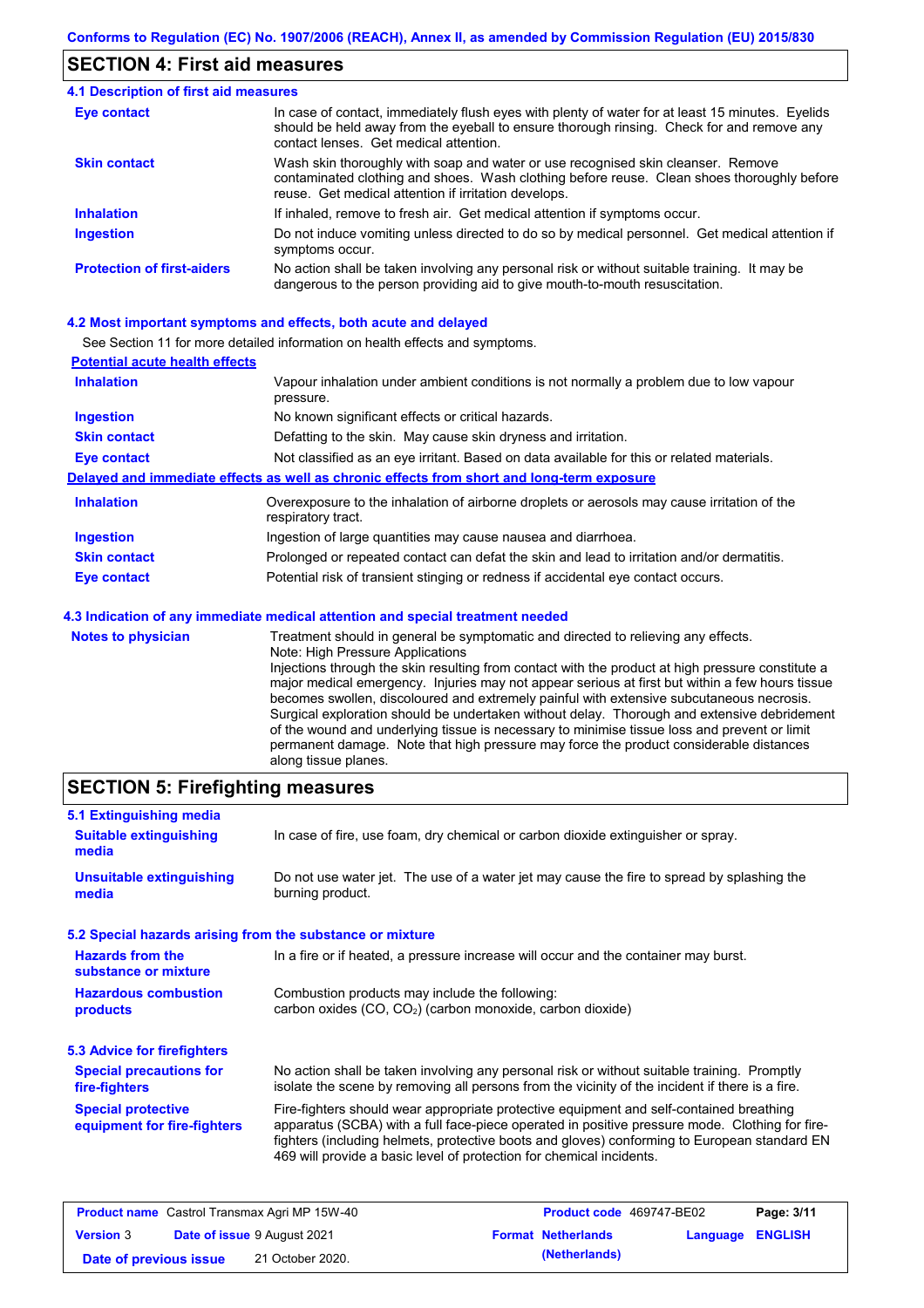## **SECTION 6: Accidental release measures**

|                                                          | 6.1 Personal precautions, protective equipment and emergency procedures                                                                                                                                                                                                                                                                                                                        |
|----------------------------------------------------------|------------------------------------------------------------------------------------------------------------------------------------------------------------------------------------------------------------------------------------------------------------------------------------------------------------------------------------------------------------------------------------------------|
| For non-emergency<br>personnel                           | No action shall be taken involving any personal risk or without suitable training. Evacuate<br>surrounding areas. Keep unnecessary and unprotected personnel from entering. Do not touch<br>or walk through spilt material. Floors may be slippery; use care to avoid falling. Put on<br>appropriate personal protective equipment.                                                            |
| For emergency responders                                 | Entry into a confined space or poorly ventilated area contaminated with vapour, mist or fume is<br>extremely hazardous without the correct respiratory protective equipment and a safe system of<br>work. Wear self-contained breathing apparatus. Wear a suitable chemical protective suit.<br>Chemical resistant boots. See also the information in "For non-emergency personnel".           |
| <b>6.2 Environmental</b><br>precautions                  | Avoid dispersal of spilt material and runoff and contact with soil, waterways, drains and sewers.<br>Inform the relevant authorities if the product has caused environmental pollution (sewers,<br>waterways, soil or air).                                                                                                                                                                    |
| 6.3 Methods and material for containment and cleaning up |                                                                                                                                                                                                                                                                                                                                                                                                |
| <b>Small spill</b>                                       | Stop leak if without risk. Move containers from spill area. Absorb with an inert material and<br>place in an appropriate waste disposal container. Dispose of via a licensed waste disposal<br>contractor.                                                                                                                                                                                     |
| <b>Large spill</b>                                       | Stop leak if without risk. Move containers from spill area. Prevent entry into sewers, water<br>courses, basements or confined areas. Contain and collect spillage with non-combustible,<br>absorbent material e.g. sand, earth, vermiculite or diatomaceous earth and place in container<br>for disposal according to local regulations. Dispose of via a licensed waste disposal contractor. |
| 6.4 Reference to other<br><b>sections</b>                | See Section 1 for emergency contact information.<br>See Section 5 for firefighting measures.<br>See Section 8 for information on appropriate personal protective equipment.<br>See Section 12 for environmental precautions.<br>See Section 13 for additional waste treatment information.                                                                                                     |

# **SECTION 7: Handling and storage**

## **7.1 Precautions for safe handling**

| <b>Protective measures</b>                                                           | Put on appropriate personal protective equipment.                                                                                                                                                                                                                                                                                                                                                                                                                                        |
|--------------------------------------------------------------------------------------|------------------------------------------------------------------------------------------------------------------------------------------------------------------------------------------------------------------------------------------------------------------------------------------------------------------------------------------------------------------------------------------------------------------------------------------------------------------------------------------|
| <b>Advice on general</b><br>occupational hygiene                                     | Eating, drinking and smoking should be prohibited in areas where this material is handled,<br>stored and processed. Wash thoroughly after handling. Remove contaminated clothing and<br>protective equipment before entering eating areas. See also Section 8 for additional<br>information on hygiene measures.                                                                                                                                                                         |
| <b>7.2 Conditions for safe</b><br>storage, including any<br><i>incompatibilities</i> | Store in accordance with local requiations. Store in a dry, cool and well-ventilated area, away<br>from incompatible materials (see Section 10). Keep away from heat and direct sunlight. Keep<br>container tightly closed and sealed until ready for use. Containers that have been opened must<br>be carefully resealed and kept upright to prevent leakage. Store and use only in equipment/<br>containers designed for use with this product. Do not store in unlabelled containers. |
| <b>Not suitable</b>                                                                  | Prolonged exposure to elevated temperature                                                                                                                                                                                                                                                                                                                                                                                                                                               |
| 7.3 Specific end use(s)                                                              |                                                                                                                                                                                                                                                                                                                                                                                                                                                                                          |
| <b>Recommendations</b>                                                               | See section 1.2 and Exposure scenarios in annex, if applicable.                                                                                                                                                                                                                                                                                                                                                                                                                          |

# **SECTION 8: Exposure controls/personal protection**

| <b>Occupational exposure limits</b>                          | No exposure limit value known.                                                                                                                                  |  |
|--------------------------------------------------------------|-----------------------------------------------------------------------------------------------------------------------------------------------------------------|--|
| <b>Product/ingredient name</b>                               | <b>Exposure limit values</b>                                                                                                                                    |  |
| Distillates (petroleum), hydrotreated heavy paraffinic       | Ministry of Social Affairs and Employment, Legal limit values<br>(Netherlands).<br>OEL, 8-h TWA: 5 mg/m <sup>3</sup> 8 hours. Issued/Revised: 1/2007 Form: Mist |  |
| Distillates (petroleum), solvent-dewaxed heavy<br>paraffinic | Ministry of Social Affairs and Employment, Legal limit values<br>(Netherlands).<br>OEL, 8-h TWA: 5 mg/m <sup>3</sup> 8 hours. Issued/Revised: 1/2007 Form: Mist |  |
| Distillates (petroleum), hydrotreated heavy paraffinic       | Ministry of Social Affairs and Employment, Legal limit values<br>(Netherlands).<br>OEL, 8-h TWA: 5 mg/m <sup>3</sup> 8 hours. Issued/Revised: 1/2007 Form: Mist |  |
| Distillates (petroleum), solvent-dewaxed heavy<br>paraffinic | Ministry of Social Affairs and Employment, Legal limit values<br>(Netherlands).                                                                                 |  |
| <b>Product name</b> Castrol Transmax Agri MP 15W-40          | Product code 469747-BE02<br>Page: 4/11                                                                                                                          |  |
| <b>Version 3</b><br>Date of issue 9 August 2021              | <b>Format Netherlands</b><br><b>ENGLISH</b><br>Language                                                                                                         |  |
| 21 October 2020.<br>Date of previous issue                   | (Netherlands)                                                                                                                                                   |  |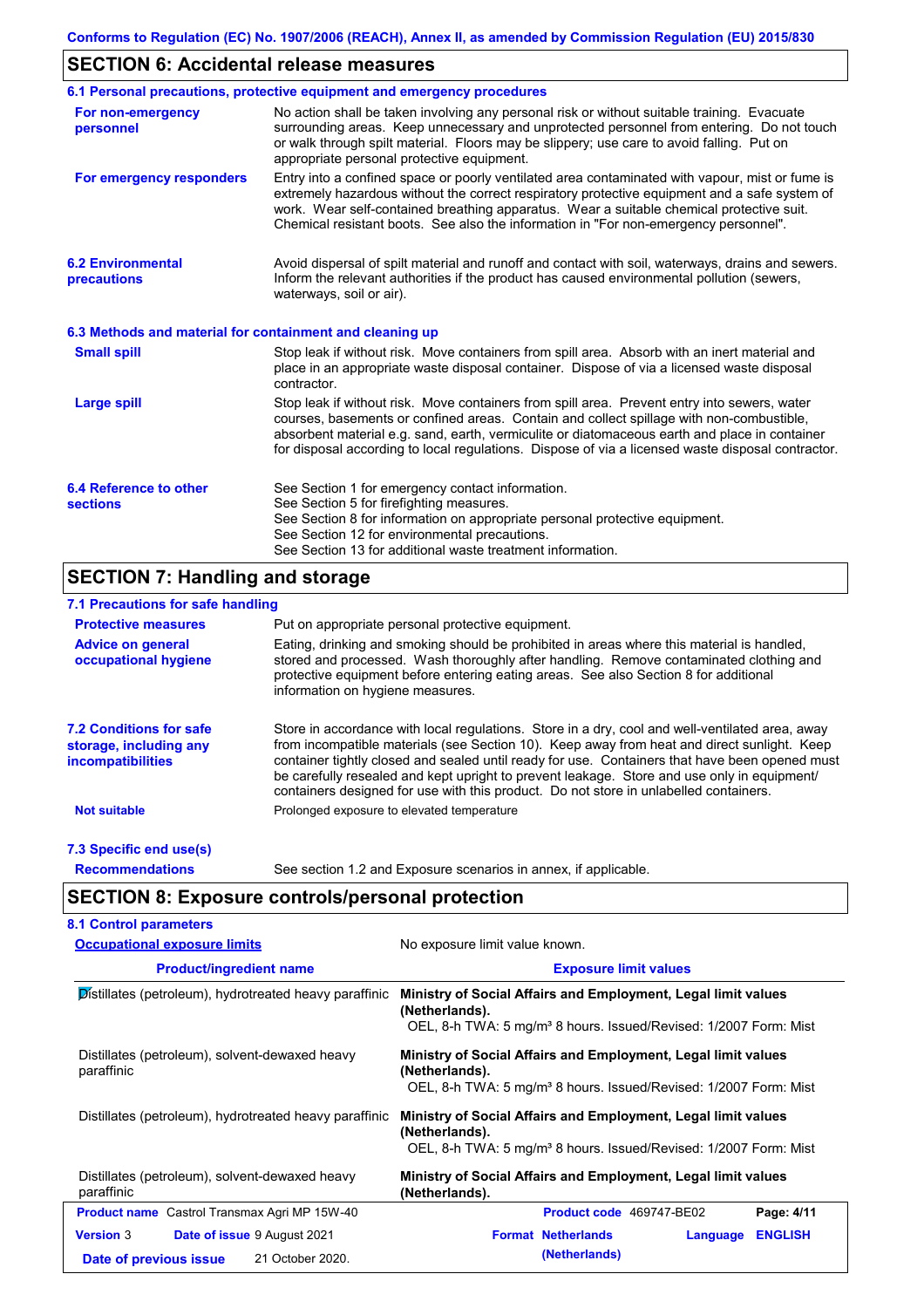## **SECTION 8: Exposure controls/personal protection**

OEL, 8-h TWA: 5 mg/m<sup>3</sup> 8 hours. Issued/Revised: 1/2007 Form: Mist

Whilst specific OELs for certain components may be shown in this section, other components may be present in any mist, vapour or dust produced. Therefore, the specific OELs may not be applicable to the product as a whole and are provided for guidance only.

**Recommended monitoring procedures**

If this product contains ingredients with exposure limits, personal, workplace atmosphere or biological monitoring may be required to determine the effectiveness of the ventilation or other control measures and/or the necessity to use respiratory protective equipment. Reference should be made to monitoring standards, such as the following: European Standard EN 689 (Workplace atmospheres - Guidance for the assessment of exposure by inhalation to chemical agents for comparison with limit values and measurement strategy) European Standard EN 14042 (Workplace atmospheres - Guide for the application and use of procedures for the assessment of exposure to chemical and biological agents) European Standard EN 482 (Workplace atmospheres - General requirements for the performance of procedures for the measurement of chemical agents) Reference to national guidance documents for methods for the determination of hazardous substances will also be required.

### **Derived No Effect Level**

No DNELs/DMELs available.

#### **Predicted No Effect Concentration**

No PNECs available

| <b>8.2 Exposure controls</b>               |                                                                                                                                                                                                                                                                                                                                                                                                                                                                                                                                                                                                                                                                                                                                                                                                                                                                                                                                                                                                         |
|--------------------------------------------|---------------------------------------------------------------------------------------------------------------------------------------------------------------------------------------------------------------------------------------------------------------------------------------------------------------------------------------------------------------------------------------------------------------------------------------------------------------------------------------------------------------------------------------------------------------------------------------------------------------------------------------------------------------------------------------------------------------------------------------------------------------------------------------------------------------------------------------------------------------------------------------------------------------------------------------------------------------------------------------------------------|
| <b>Appropriate engineering</b><br>controls | Provide exhaust ventilation or other engineering controls to keep the relevant airborne<br>concentrations below their respective occupational exposure limits.<br>All activities involving chemicals should be assessed for their risks to health, to ensure<br>exposures are adequately controlled. Personal protective equipment should only be considered<br>after other forms of control measures (e.g. engineering controls) have been suitably evaluated.<br>Personal protective equipment should conform to appropriate standards, be suitable for use, be<br>kept in good condition and properly maintained.<br>Your supplier of personal protective equipment should be consulted for advice on selection and<br>appropriate standards. For further information contact your national organisation for standards.<br>The final choice of protective equipment will depend upon a risk assessment. It is important to<br>ensure that all items of personal protective equipment are compatible. |
| <b>Individual protection measures</b>      |                                                                                                                                                                                                                                                                                                                                                                                                                                                                                                                                                                                                                                                                                                                                                                                                                                                                                                                                                                                                         |
| <b>Hygiene measures</b>                    | Wash hands, forearms and face thoroughly after handling chemical products, before eating,<br>smoking and using the lavatory and at the end of the working period. Ensure that eyewash<br>stations and safety showers are close to the workstation location.                                                                                                                                                                                                                                                                                                                                                                                                                                                                                                                                                                                                                                                                                                                                             |
| <b>Respiratory protection</b>              | In case of insufficient ventilation, wear suitable respiratory equipment.<br>The correct choice of respiratory protection depends upon the chemicals being handled, the<br>conditions of work and use, and the condition of the respiratory equipment. Safety procedures<br>should be developed for each intended application. Respiratory protection equipment should<br>therefore be chosen in consultation with the supplier/manufacturer and with a full assessment<br>of the working conditions.                                                                                                                                                                                                                                                                                                                                                                                                                                                                                                   |
| <b>Eye/face protection</b>                 | Safety glasses with side shields.                                                                                                                                                                                                                                                                                                                                                                                                                                                                                                                                                                                                                                                                                                                                                                                                                                                                                                                                                                       |
| <b>Skin protection</b>                     |                                                                                                                                                                                                                                                                                                                                                                                                                                                                                                                                                                                                                                                                                                                                                                                                                                                                                                                                                                                                         |
| <b>Hand protection</b>                     | <b>General Information:</b>                                                                                                                                                                                                                                                                                                                                                                                                                                                                                                                                                                                                                                                                                                                                                                                                                                                                                                                                                                             |
|                                            | Because specific work environments and material handling practices vary, safety procedures<br>should be developed for each intended application. The correct choice of protective gloves<br>depends upon the chemicals being handled, and the conditions of work and use. Most gloves<br>provide protection for only a limited time before they must be discarded and replaced (even the<br>best chemically resistant gloves will break down after repeated chemical exposures).                                                                                                                                                                                                                                                                                                                                                                                                                                                                                                                        |
|                                            | Gloves should be chosen in consultation with the supplier / manufacturer and taking account of<br>a full assessment of the working conditions.                                                                                                                                                                                                                                                                                                                                                                                                                                                                                                                                                                                                                                                                                                                                                                                                                                                          |
|                                            | Recommended: Nitrile gloves.<br><b>Breakthrough time:</b>                                                                                                                                                                                                                                                                                                                                                                                                                                                                                                                                                                                                                                                                                                                                                                                                                                                                                                                                               |
|                                            | Breakthrough time data are generated by glove manufacturers under laboratory test conditions<br>and represent how long a glove can be expected to provide effective permeation resistance. It<br>is important when following breakthrough time recommendations that actual workplace<br>conditions are taken into account. Always consult with your glove supplier for up-to-date<br>technical information on breakthrough times for the recommended glove type.<br>Our recommendations on the selection of gloves are as follows:                                                                                                                                                                                                                                                                                                                                                                                                                                                                      |
|                                            | Continuous contact:                                                                                                                                                                                                                                                                                                                                                                                                                                                                                                                                                                                                                                                                                                                                                                                                                                                                                                                                                                                     |

| <b>Product name</b> Castrol Transmax Agri MP 15W-40 |  | Product code 469747-BE02    |  | Page: 5/11                |                  |  |
|-----------------------------------------------------|--|-----------------------------|--|---------------------------|------------------|--|
| <b>Version</b> 3                                    |  | Date of issue 9 August 2021 |  | <b>Format Netherlands</b> | Language ENGLISH |  |
| Date of previous issue                              |  | 21 October 2020.            |  | (Netherlands)             |                  |  |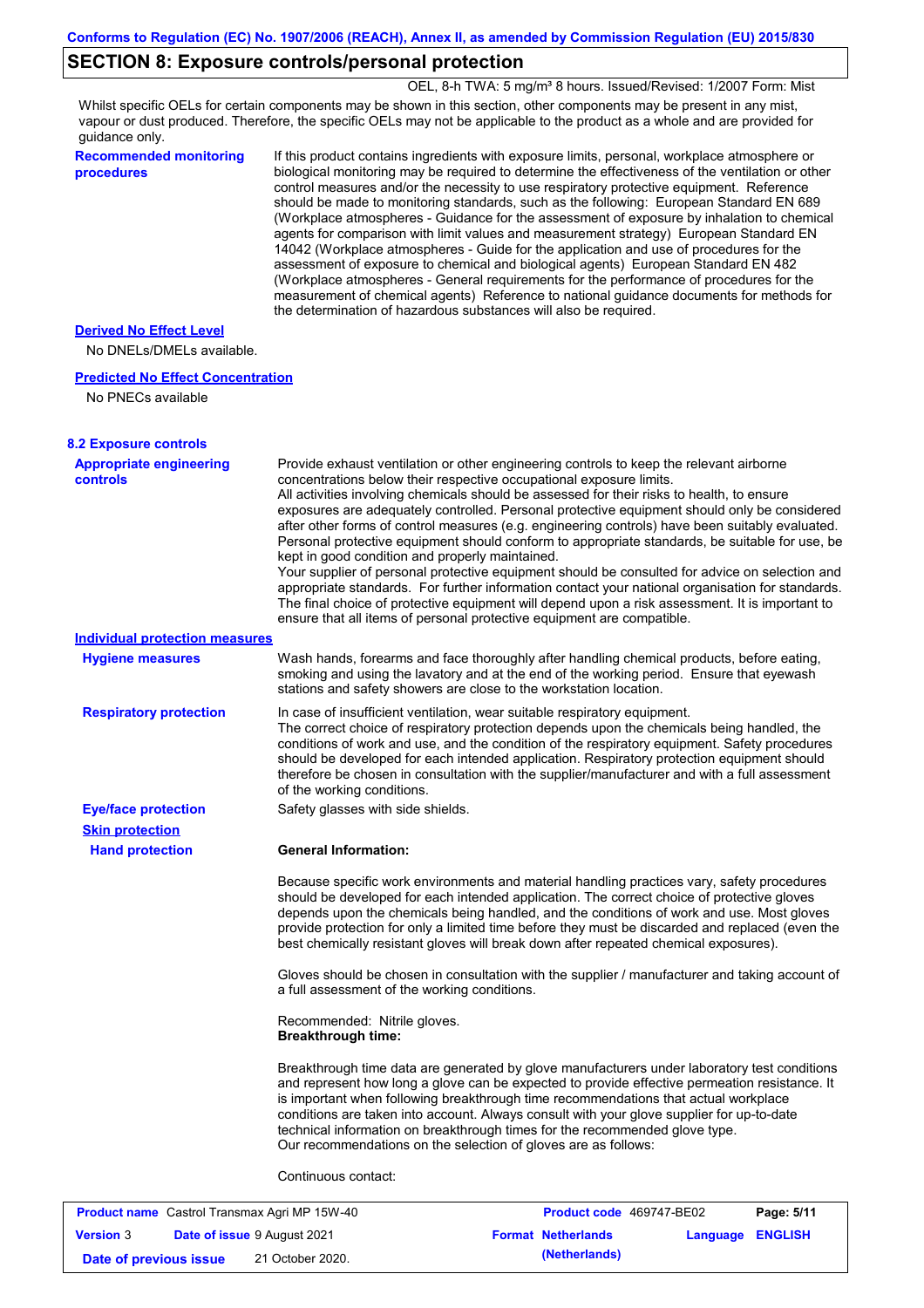# **SECTION 8: Exposure controls/personal protection**

|                                                           | $\sim$<br>Gloves with a minimum breakthrough time of 240 minutes, or >480 minutes if suitable gloves<br>can be obtained.<br>If suitable gloves are not available to offer that level of protection, gloves with shorter<br>breakthrough times may be acceptable as long as appropriate glove maintenance and<br>replacement regimes are determined and adhered to.                                                                                                                                                                                                                                                                                                                    |
|-----------------------------------------------------------|---------------------------------------------------------------------------------------------------------------------------------------------------------------------------------------------------------------------------------------------------------------------------------------------------------------------------------------------------------------------------------------------------------------------------------------------------------------------------------------------------------------------------------------------------------------------------------------------------------------------------------------------------------------------------------------|
|                                                           | Short-term / splash protection:                                                                                                                                                                                                                                                                                                                                                                                                                                                                                                                                                                                                                                                       |
|                                                           | Recommended breakthrough times as above.<br>It is recognised that for short-term, transient exposures, gloves with shorter breakthrough times<br>may commonly be used. Therefore, appropriate maintenance and replacement regimes must<br>be determined and rigorously followed.                                                                                                                                                                                                                                                                                                                                                                                                      |
|                                                           | <b>Glove Thickness:</b>                                                                                                                                                                                                                                                                                                                                                                                                                                                                                                                                                                                                                                                               |
|                                                           | For general applications, we recommend gloves with a thickness typically greater than 0.35 mm.                                                                                                                                                                                                                                                                                                                                                                                                                                                                                                                                                                                        |
|                                                           | It should be emphasised that glove thickness is not necessarily a good predictor of glove<br>resistance to a specific chemical, as the permeation efficiency of the glove will be dependent<br>on the exact composition of the glove material. Therefore, glove selection should also be based<br>on consideration of the task requirements and knowledge of breakthrough times.<br>Glove thickness may also vary depending on the glove manufacturer, the glove type and the<br>glove model. Therefore, the manufacturers' technical data should always be taken into account<br>to ensure selection of the most appropriate glove for the task.                                     |
|                                                           | Note: Depending on the activity being conducted, gloves of varying thickness may be required<br>for specific tasks. For example:                                                                                                                                                                                                                                                                                                                                                                                                                                                                                                                                                      |
|                                                           | • Thinner gloves (down to 0.1 mm or less) may be required where a high degree of manual<br>dexterity is needed. However, these gloves are only likely to give short duration protection and<br>would normally be just for single use applications, then disposed of.                                                                                                                                                                                                                                                                                                                                                                                                                  |
|                                                           | • Thicker gloves (up to 3 mm or more) may be required where there is a mechanical (as well<br>as a chemical) risk i.e. where there is abrasion or puncture potential.                                                                                                                                                                                                                                                                                                                                                                                                                                                                                                                 |
| <b>Skin and body</b>                                      | Use of protective clothing is good industrial practice.<br>Personal protective equipment for the body should be selected based on the task being<br>performed and the risks involved and should be approved by a specialist before handling this<br>product.<br>Cotton or polyester/cotton overalls will only provide protection against light superficial<br>contamination that will not soak through to the skin. Overalls should be laundered on a regular<br>basis. When the risk of skin exposure is high (e.g. when cleaning up spillages or if there is a<br>risk of splashing) then chemical resistant aprons and/or impervious chemical suits and boots<br>will be required. |
| <b>Refer to standards:</b>                                | Respiratory protection: EN 529<br>Gloves: EN 420, EN 374<br>Eye protection: EN 166<br>Filtering half-mask: EN 149<br>Filtering half-mask with valve: EN 405<br>Half-mask: EN 140 plus filter<br>Full-face mask: EN 136 plus filter<br>Particulate filters: EN 143<br>Gas/combined filters: EN 14387                                                                                                                                                                                                                                                                                                                                                                                   |
| <b>Environmental exposure</b><br>controls                 | Emissions from ventilation or work process equipment should be checked to ensure they<br>comply with the requirements of environmental protection legislation. In some cases, fume<br>scrubbers, filters or engineering modifications to the process equipment will be necessary to<br>reduce emissions to acceptable levels.                                                                                                                                                                                                                                                                                                                                                         |
|                                                           | <b>SECTION 9: Physical and chemical properties</b>                                                                                                                                                                                                                                                                                                                                                                                                                                                                                                                                                                                                                                    |
| 9.1 Information on basic physical and chemical properties |                                                                                                                                                                                                                                                                                                                                                                                                                                                                                                                                                                                                                                                                                       |
| <b>Appearance</b>                                         |                                                                                                                                                                                                                                                                                                                                                                                                                                                                                                                                                                                                                                                                                       |
| <b>Physical state</b>                                     | Liquid.                                                                                                                                                                                                                                                                                                                                                                                                                                                                                                                                                                                                                                                                               |
| <b>Colour</b>                                             | Amber. [Dark]                                                                                                                                                                                                                                                                                                                                                                                                                                                                                                                                                                                                                                                                         |
| <b>Odour</b>                                              | Not available.                                                                                                                                                                                                                                                                                                                                                                                                                                                                                                                                                                                                                                                                        |
| <b>Odour threshold</b>                                    | Not available.                                                                                                                                                                                                                                                                                                                                                                                                                                                                                                                                                                                                                                                                        |
| рH                                                        | Mot applicable.                                                                                                                                                                                                                                                                                                                                                                                                                                                                                                                                                                                                                                                                       |

| <b>Product name</b> Castrol Transmax Agri MP 15W-40 |  | Product code 469747-BE02           |  | Page: 6/11                |                         |  |
|-----------------------------------------------------|--|------------------------------------|--|---------------------------|-------------------------|--|
| <b>Version 3</b>                                    |  | <b>Date of issue 9 August 2021</b> |  | <b>Format Netherlands</b> | <b>Language ENGLISH</b> |  |
| Date of previous issue                              |  | 21 October 2020.                   |  | (Netherlands)             |                         |  |

Not available.

**Melting point/freezing point**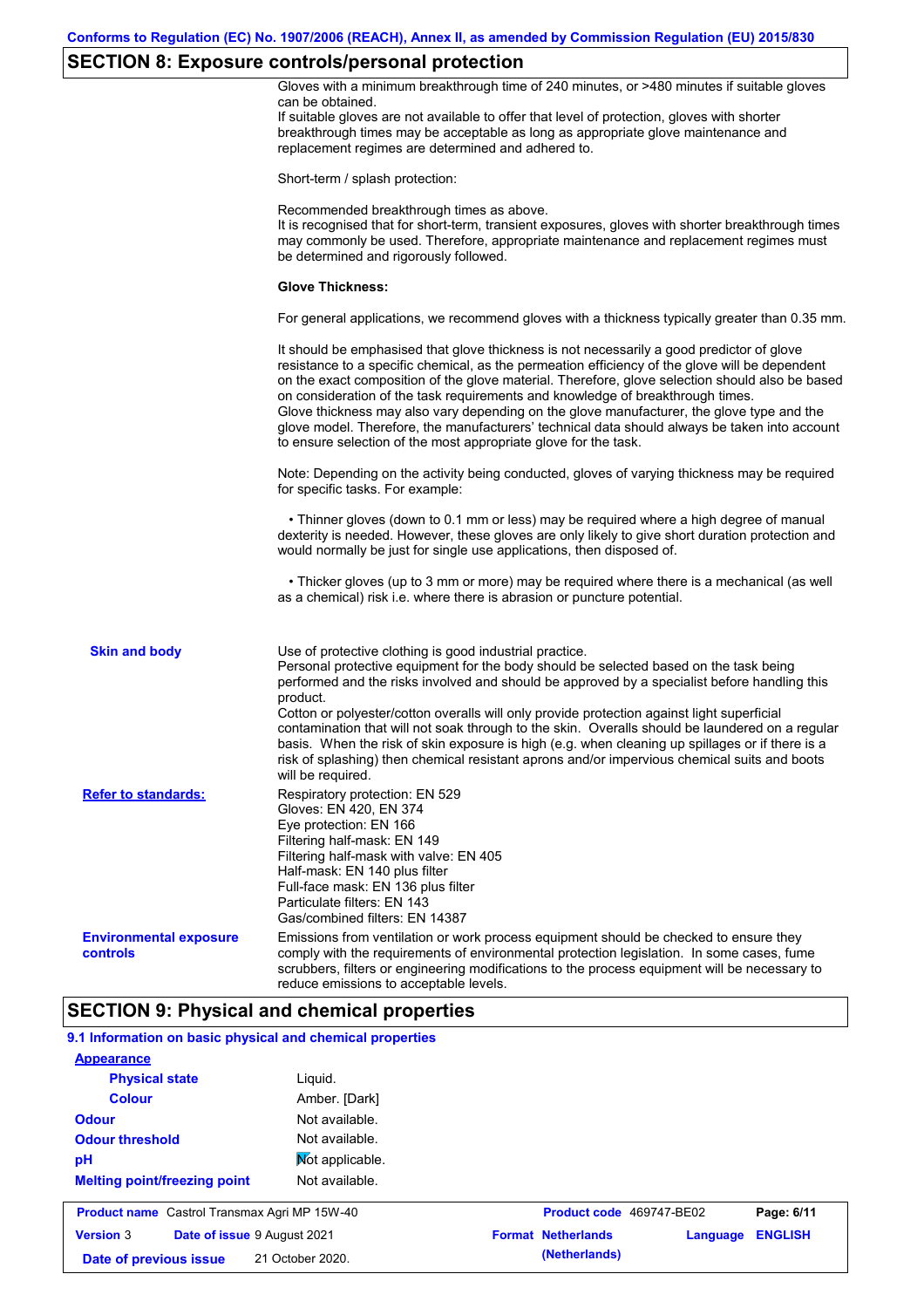# **SECTION 9: Physical and chemical properties**

| Initial boiling point and boiling<br>range             | Not available.                                                                                                                    |
|--------------------------------------------------------|-----------------------------------------------------------------------------------------------------------------------------------|
| <b>Pour point</b>                                      | -45 $^{\circ}$ C                                                                                                                  |
| <b>Flash point</b>                                     | Open cup: >200°C (>392°F) [Cleveland.]                                                                                            |
| <b>Evaporation rate</b>                                | Not available.                                                                                                                    |
| <b>Flammability (solid, gas)</b>                       | Not available.                                                                                                                    |
| <b>Upper/lower flammability or</b><br>explosive limits | Not available.                                                                                                                    |
| <b>Vapour pressure</b>                                 | Not available.                                                                                                                    |
| <b>Vapour density</b>                                  | Not available.                                                                                                                    |
| <b>Relative density</b>                                | Not available.                                                                                                                    |
| <b>Density</b>                                         | $<$ 1000 kg/m <sup>3</sup> (<1 g/cm <sup>3</sup> ) at 15 <sup>°</sup> C                                                           |
| <b>Solubility(ies)</b>                                 | insoluble in water.                                                                                                               |
| <b>Partition coefficient: n-octanol/</b><br>water      | Not available.                                                                                                                    |
| <b>Auto-ignition temperature</b>                       | Not available.                                                                                                                    |
| <b>Decomposition temperature</b>                       | Not available.                                                                                                                    |
| <b>Viscosity</b>                                       | Kinematic: 95 mm <sup>2</sup> /s (95 cSt) at 40 $^{\circ}$ C<br>Kinematic: 13.3 mm <sup>2</sup> /s (13.3 cSt) at 100 $^{\circ}$ C |
| <b>Explosive properties</b>                            | Not available.                                                                                                                    |
| <b>Oxidising properties</b>                            | Not available.                                                                                                                    |

#### **9.2 Other information**

No additional information.

## **SECTION 10: Stability and reactivity**

| <b>10.1 Reactivity</b>                            | No specific test data available for this product. Refer to Conditions to avoid and Incompatible<br>materials for additional information.                                |
|---------------------------------------------------|-------------------------------------------------------------------------------------------------------------------------------------------------------------------------|
| <b>10.2 Chemical stability</b>                    | The product is stable.                                                                                                                                                  |
| <b>10.3 Possibility of</b><br>hazardous reactions | Under normal conditions of storage and use, hazardous reactions will not occur.<br>Under normal conditions of storage and use, hazardous polymerisation will not occur. |
| <b>10.4 Conditions to avoid</b>                   | Avoid all possible sources of ignition (spark or flame).                                                                                                                |
| <b>10.5 Incompatible materials</b>                | Reactive or incompatible with the following materials: oxidising materials.                                                                                             |
| <b>10.6 Hazardous</b><br>decomposition products   | Under normal conditions of storage and use, hazardous decomposition products should not be<br>produced.                                                                 |

## **SECTION 11: Toxicological information**

## **11.1 Information on toxicological effects**

|                                                    | 11.1 milomaalon on toxicological enects                                                                                     |                           |          |                |
|----------------------------------------------------|-----------------------------------------------------------------------------------------------------------------------------|---------------------------|----------|----------------|
| <b>Acute toxicity estimates</b>                    |                                                                                                                             |                           |          |                |
| Not available.                                     |                                                                                                                             |                           |          |                |
| <b>Information on likely</b><br>routes of exposure | Routes of entry anticipated: Dermal, Inhalation.                                                                            |                           |          |                |
| <b>Potential acute health effects</b>              |                                                                                                                             |                           |          |                |
| <b>Inhalation</b>                                  | Vapour inhalation under ambient conditions is not normally a problem due to low vapour<br>pressure.                         |                           |          |                |
| <b>Ingestion</b>                                   | No known significant effects or critical hazards.                                                                           |                           |          |                |
| <b>Skin contact</b>                                | Defatting to the skin. May cause skin dryness and irritation.                                                               |                           |          |                |
| Eye contact                                        | Not classified as an eye irritant. Based on data available for this or related materials.                                   |                           |          |                |
|                                                    | <b>Symptoms related to the physical, chemical and toxicological characteristics</b>                                         |                           |          |                |
| <b>Inhalation</b>                                  | May be harmful by inhalation if exposure to vapour, mists or fumes resulting from thermal<br>decomposition products occurs. |                           |          |                |
| <b>Ingestion</b>                                   | No specific data.                                                                                                           |                           |          |                |
|                                                    | <b>Product name</b> Castrol Transmax Agri MP 15W-40                                                                         | Product code 469747-BE02  |          | Page: 7/11     |
| <b>Version 3</b>                                   | <b>Date of issue 9 August 2021</b>                                                                                          | <b>Format Netherlands</b> | Language | <b>ENGLISH</b> |

**Date of previous issue (Netherlands)** 21 October 2020.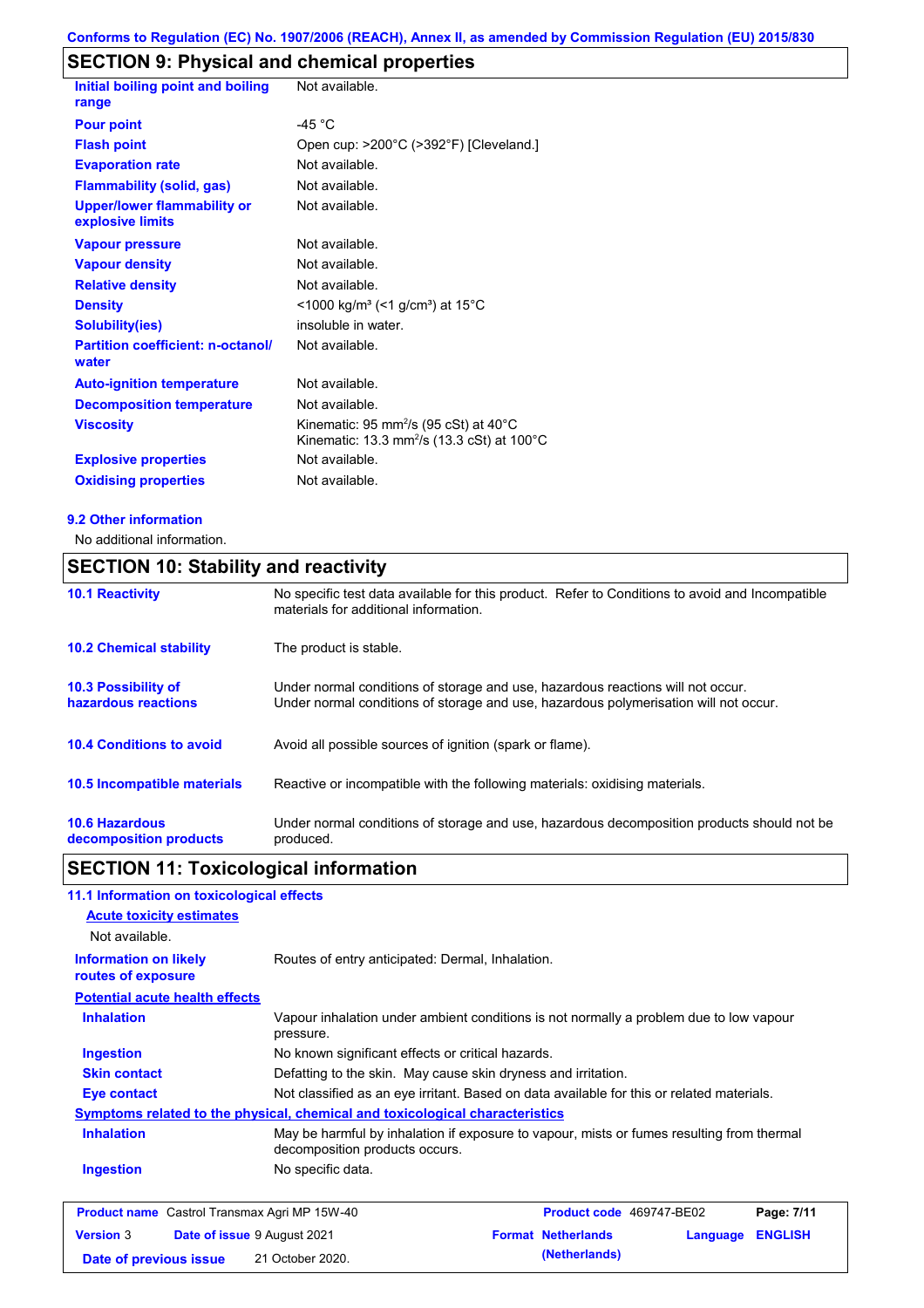## **SECTION 11: Toxicological information**

| <b>Skin contact</b>                     | Adverse symptoms may include the following:<br>irritation                                                                                                                                                                                                                                                                                                                                                       |
|-----------------------------------------|-----------------------------------------------------------------------------------------------------------------------------------------------------------------------------------------------------------------------------------------------------------------------------------------------------------------------------------------------------------------------------------------------------------------|
|                                         | dryness<br>cracking                                                                                                                                                                                                                                                                                                                                                                                             |
| <b>Eye contact</b>                      | No specific data.                                                                                                                                                                                                                                                                                                                                                                                               |
|                                         | Delayed and immediate effects as well as chronic effects from short and long-term exposure                                                                                                                                                                                                                                                                                                                      |
| <b>Inhalation</b>                       | Overexposure to the inhalation of airborne droplets or aerosols may cause irritation of the<br>respiratory tract.                                                                                                                                                                                                                                                                                               |
| <b>Ingestion</b>                        | Ingestion of large quantities may cause nausea and diarrhoea.                                                                                                                                                                                                                                                                                                                                                   |
| <b>Skin contact</b>                     | Prolonged or repeated contact can defat the skin and lead to irritation and/or dermatitis.                                                                                                                                                                                                                                                                                                                      |
| Eye contact                             | Potential risk of transient stinging or redness if accidental eye contact occurs.                                                                                                                                                                                                                                                                                                                               |
| <b>Potential chronic health effects</b> |                                                                                                                                                                                                                                                                                                                                                                                                                 |
| <b>General</b>                          | <b>USED ENGINE OILS</b><br>Combustion products resulting from the operation of internal combustion engines contaminate<br>engine oils during use. Used engine oil may contain hazardous components which have the<br>potential to cause skin cancer. Frequent or prolonged contact with all types and makes of used<br>engine oil must therefore be avoided and a high standard of personal hygiene maintained. |
| <b>Carcinogenicity</b>                  | No known significant effects or critical hazards.                                                                                                                                                                                                                                                                                                                                                               |
| <b>Mutagenicity</b>                     | No known significant effects or critical hazards.                                                                                                                                                                                                                                                                                                                                                               |
| <b>Developmental effects</b>            | No known significant effects or critical hazards.                                                                                                                                                                                                                                                                                                                                                               |
| <b>Fertility effects</b>                | No known significant effects or critical hazards.                                                                                                                                                                                                                                                                                                                                                               |

## **SECTION 12: Ecological information**

## **12.1 Toxicity Environmental hazards** Not classified as dangerous

#### **12.2 Persistence and degradability**

Expected to be biodegradable.

#### **12.3 Bioaccumulative potential**

This product is not expected to bioaccumulate through food chains in the environment.

| <b>12.4 Mobility in soil</b>                            |                                                                      |
|---------------------------------------------------------|----------------------------------------------------------------------|
| <b>Soil/water partition</b><br><b>coefficient (Koc)</b> | Not available.                                                       |
| <b>Mobility</b>                                         | Spillages may penetrate the soil causing ground water contamination. |

#### **12.5 Results of PBT and vPvB assessment**

Product does not meet the criteria for PBT or vPvB according to Regulation (EC) No. 1907/2006, Annex XIII.

| 12.6 Other adverse effects          |                                                                                                                           |
|-------------------------------------|---------------------------------------------------------------------------------------------------------------------------|
| <b>Other ecological information</b> | Spills may form a film on water surfaces causing physical damage to organisms. Oxygen<br>transfer could also be impaired. |

## **SECTION 13: Disposal considerations**

#### **13.1 Waste treatment methods**

#### **Product**

**Methods of disposal**

Where possible, arrange for product to be recycled. Dispose of via an authorised person/ licensed waste disposal contractor in accordance with local regulations.

#### **Hazardous waste** Yes.

**European waste catalogue (EWC)**

| Waste code | <b>Waste designation</b>                                         |
|------------|------------------------------------------------------------------|
| 13 02 05*  | Imineral-based non-chlorinated engine, gear and lubricating oils |
| $130110*$  | mineral based non-chlorinated hydraulic oils                     |

However, deviation from the intended use and/or the presence of any potential contaminants may require an alternative waste disposal code to be assigned by the end user.

#### **Packaging**

| _____                      | .<br>.                                                                                                                                                               |
|----------------------------|----------------------------------------------------------------------------------------------------------------------------------------------------------------------|
| <b>Methods of disposal</b> | Where possible, arrange for product to be recycled. Dispose of via an authorised person/<br>licensed waste disposal contractor in accordance with local regulations. |

|                        | <b>Product name</b> Castrol Transmax Agri MP 15W-40 | <b>Product code</b> 469747-BE02 |                         | Page: 8/11 |
|------------------------|-----------------------------------------------------|---------------------------------|-------------------------|------------|
| <b>Version</b> 3       | <b>Date of issue 9 August 2021</b>                  | <b>Format Netherlands</b>       | <b>Language ENGLISH</b> |            |
| Date of previous issue | 21 October 2020.                                    | (Netherlands)                   |                         |            |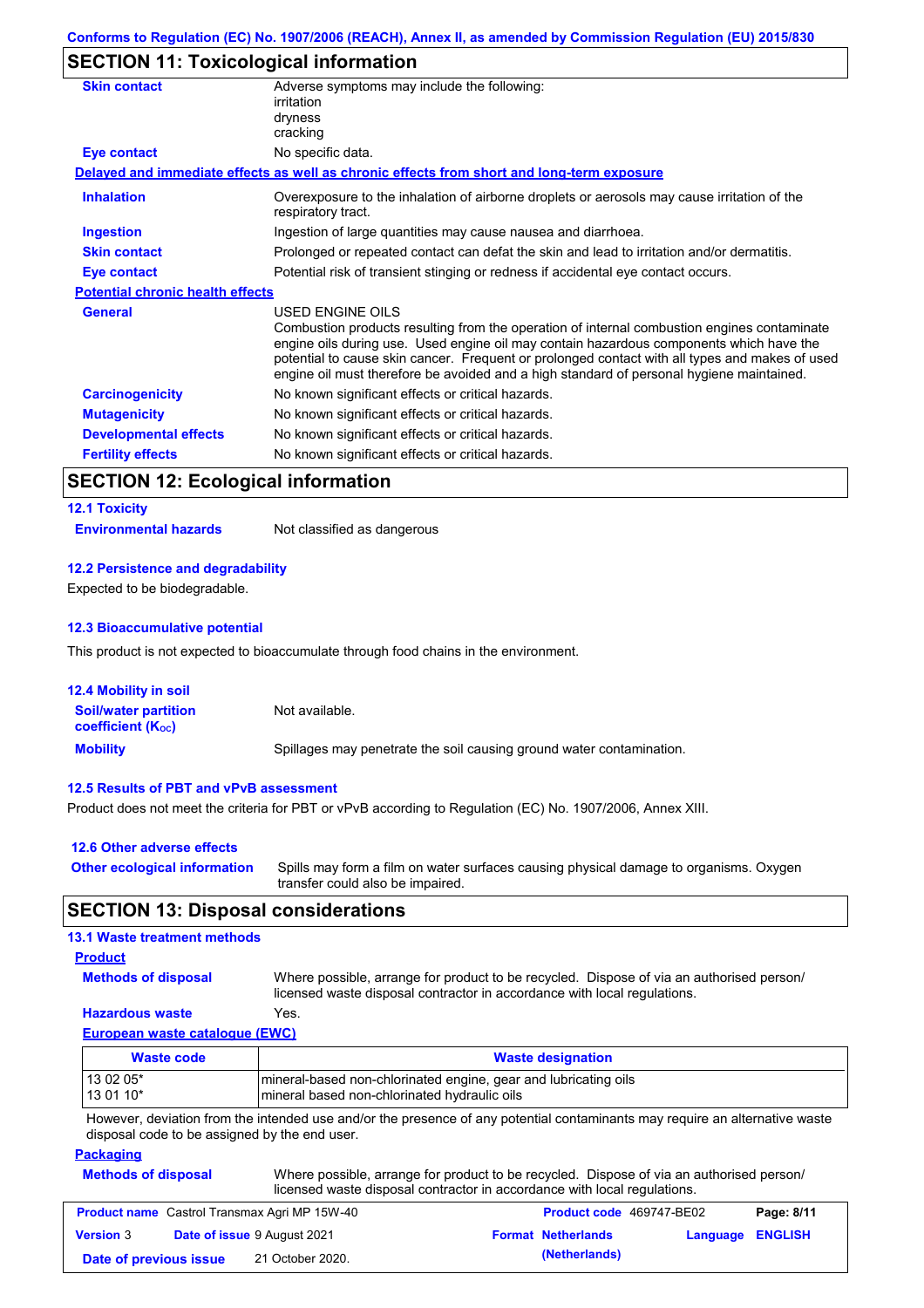## **SECTION 13: Disposal considerations**

| <b>Special precautions</b> |
|----------------------------|
|----------------------------|

This material and its container must be disposed of in a safe way. Care should be taken when handling emptied containers that have not been cleaned or rinsed out. Empty containers or liners may retain some product residues. Empty containers represent a fire hazard as they may contain flammable product residues and vapour. Never weld, solder or braze empty containers. Avoid dispersal of spilt material and runoff and contact with soil, waterways, drains and sewers. **References** Commission 2014/955/EU Directive 2008/98/EC

## **SECTION 14: Transport information**

|                                                | <b>ADR/RID</b> | <b>ADN</b>     | <b>IMDG</b>    | <b>IATA</b>    |
|------------------------------------------------|----------------|----------------|----------------|----------------|
| 14.1 UN number                                 | Not regulated. | Not regulated. | Not regulated. | Not regulated. |
| 14.2 UN proper<br>shipping name                |                |                |                |                |
| <b>14.3 Transport</b><br>hazard class(es)      |                |                |                |                |
| <b>14.4 Packing</b><br>group                   |                |                |                |                |
| 14.5<br><b>Environmental</b><br><b>hazards</b> | No.            | No.            | No.            | No.            |
| <b>Additional</b><br>information               |                |                |                |                |

**14.6 Special precautions for user** Not available.

**14.7 Transport in bulk according to IMO instruments** Not available.

## **SECTION 15: Regulatory information**

|                                                                                                                                                          | 15.1 Safety, health and environmental regulations/legislation specific for the substance or mixture                            |                           |          |                |
|----------------------------------------------------------------------------------------------------------------------------------------------------------|--------------------------------------------------------------------------------------------------------------------------------|---------------------------|----------|----------------|
| EU Regulation (EC) No. 1907/2006 (REACH)                                                                                                                 |                                                                                                                                |                           |          |                |
| <b>Annex XIV - List of substances subject to authorisation</b>                                                                                           |                                                                                                                                |                           |          |                |
| <b>Annex XIV</b>                                                                                                                                         |                                                                                                                                |                           |          |                |
| None of the components are listed.                                                                                                                       |                                                                                                                                |                           |          |                |
| <b>Substances of very high concern</b>                                                                                                                   |                                                                                                                                |                           |          |                |
| None of the components are listed.                                                                                                                       |                                                                                                                                |                           |          |                |
| EU Regulation (EC) No. 1907/2006 (REACH)                                                                                                                 |                                                                                                                                |                           |          |                |
| <b>Annex XVII - Restrictions</b><br>on the manufacture.<br>placing on the market<br>and use of certain<br>dangerous substances,<br>mixtures and articles | Not applicable.                                                                                                                |                           |          |                |
| <b>Other regulations</b>                                                                                                                                 |                                                                                                                                |                           |          |                |
| <b>REACH Status</b>                                                                                                                                      | The company, as identified in Section 1, sells this product in the EU in compliance with the<br>current requirements of REACH. |                           |          |                |
| <b>United States inventory</b><br>(TSCA 8b)                                                                                                              | All components are active or exempted.                                                                                         |                           |          |                |
| <b>Australia inventory (AICS)</b>                                                                                                                        | All components are listed or exempted.                                                                                         |                           |          |                |
| <b>Canada inventory</b>                                                                                                                                  | All components are listed or exempted.                                                                                         |                           |          |                |
| <b>China inventory (IECSC)</b>                                                                                                                           | All components are listed or exempted.                                                                                         |                           |          |                |
| <b>Japan inventory (ENCS)</b>                                                                                                                            | All components are listed or exempted.                                                                                         |                           |          |                |
| <b>Korea inventory (KECI)</b>                                                                                                                            | All components are listed or exempted.                                                                                         |                           |          |                |
| <b>Product name</b> Castrol Transmax Agri MP 15W-40                                                                                                      |                                                                                                                                | Product code 469747-BE02  |          | Page: 9/11     |
| Date of issue 9 August 2021<br><b>Version 3</b>                                                                                                          |                                                                                                                                | <b>Format Netherlands</b> | Language | <b>ENGLISH</b> |

**Date of previous issue (Netherlands)** 21 October 2020.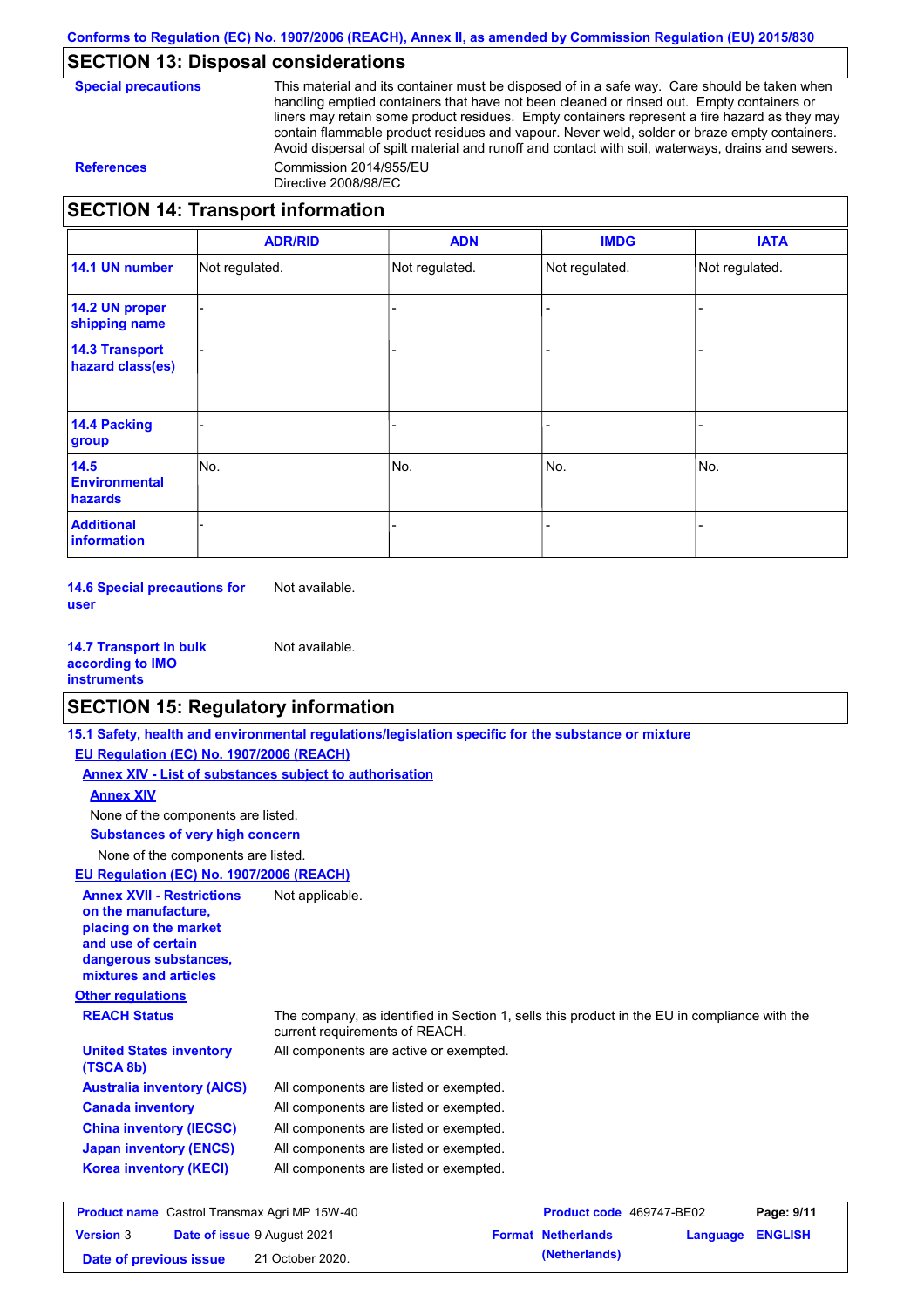# **SECTION 15: Regulatory information**

| <b>Philippines inventory</b><br>(PICCS)                         | All components are listed or exempted. |
|-----------------------------------------------------------------|----------------------------------------|
| <b>Taiwan Chemical</b><br><b>Substances Inventory</b><br>(TCSI) | All components are listed or exempted. |
| Ozone depleting substances (1005/2009/EU)                       |                                        |
|                                                                 |                                        |
| Not listed.                                                     |                                        |
| Prior Informed Consent (PIC) (649/2012/EU)<br>Not listed.       |                                        |
| <b>EU - Water framework directive - Priority substances</b>     |                                        |
| None of the components are listed.                              |                                        |
| <b>Seveso Directive</b>                                         |                                        |
| This product is not controlled under the Seveso Directive.      |                                        |
|                                                                 |                                        |
|                                                                 |                                        |

| <b>15.2 Chemical safety</b> | A Chemical Safety Assessment has been carried out for one or more of the substances within  |
|-----------------------------|---------------------------------------------------------------------------------------------|
| assessment                  | this mixture. A Chemical Safety Assessment has not been carried out for the mixture itself. |

## **SECTION 16: Other information**

| <b>Abbreviations and acronyms</b>            | Inland Waterway                                                 | ADN = European Provisions concerning the International Carriage of Dangerous Goods by    |             |
|----------------------------------------------|-----------------------------------------------------------------|------------------------------------------------------------------------------------------|-------------|
|                                              |                                                                 | ADR = The European Agreement concerning the International Carriage of Dangerous Goods by |             |
|                                              | Road                                                            |                                                                                          |             |
|                                              | ATE = Acute Toxicity Estimate                                   |                                                                                          |             |
|                                              | <b>BCF</b> = Bioconcentration Factor                            |                                                                                          |             |
|                                              | CAS = Chemical Abstracts Service                                |                                                                                          |             |
|                                              |                                                                 | CLP = Classification, Labelling and Packaging Regulation [Regulation (EC) No. 1272/2008] |             |
|                                              | CSA = Chemical Safety Assessment                                |                                                                                          |             |
|                                              | CSR = Chemical Safety Report                                    |                                                                                          |             |
|                                              | DMEL = Derived Minimal Effect Level                             |                                                                                          |             |
|                                              | DNEL = Derived No Effect Level                                  |                                                                                          |             |
|                                              |                                                                 | EINECS = European Inventory of Existing Commercial chemical Substances                   |             |
|                                              | ES = Exposure Scenario                                          |                                                                                          |             |
|                                              | EUH statement = CLP-specific Hazard statement                   |                                                                                          |             |
|                                              | EWC = European Waste Catalogue                                  |                                                                                          |             |
|                                              |                                                                 | GHS = Globally Harmonized System of Classification and Labelling of Chemicals            |             |
|                                              | IATA = International Air Transport Association                  |                                                                                          |             |
|                                              | IBC = Intermediate Bulk Container                               |                                                                                          |             |
|                                              | <b>IMDG = International Maritime Dangerous Goods</b>            |                                                                                          |             |
|                                              | LogPow = logarithm of the octanol/water partition coefficient   |                                                                                          |             |
|                                              |                                                                 | MARPOL = International Convention for the Prevention of Pollution From Ships, 1973 as    |             |
|                                              | modified by the Protocol of 1978. ("Marpol" = marine pollution) |                                                                                          |             |
|                                              | OECD = Organisation for Economic Co-operation and Development   |                                                                                          |             |
|                                              | PBT = Persistent, Bioaccumulative and Toxic                     |                                                                                          |             |
|                                              | <b>PNEC = Predicted No Effect Concentration</b>                 |                                                                                          |             |
|                                              |                                                                 | REACH = Registration, Evaluation, Authorisation and Restriction of Chemicals Regulation  |             |
|                                              | [Regulation (EC) No. 1907/2006]                                 |                                                                                          |             |
|                                              |                                                                 | RID = The Regulations concerning the International Carriage of Dangerous Goods by Rail   |             |
|                                              | <b>RRN = REACH Registration Number</b>                          |                                                                                          |             |
|                                              | SADT = Self-Accelerating Decomposition Temperature              |                                                                                          |             |
|                                              | SVHC = Substances of Very High Concern                          |                                                                                          |             |
|                                              | STOT-RE = Specific Target Organ Toxicity - Repeated Exposure    |                                                                                          |             |
|                                              | STOT-SE = Specific Target Organ Toxicity - Single Exposure      |                                                                                          |             |
|                                              | TWA = Time weighted average                                     |                                                                                          |             |
|                                              | $UN = United Nations$                                           |                                                                                          |             |
|                                              | UVCB = Complex hydrocarbon substance                            |                                                                                          |             |
|                                              | VOC = Volatile Organic Compound                                 |                                                                                          |             |
|                                              | vPvB = Very Persistent and Very Bioaccumulative                 |                                                                                          |             |
|                                              |                                                                 | Varies = may contain one or more of the following 64741-88-4 / RRN 01-2119488706-23,     |             |
|                                              |                                                                 | 64741-89-5 / RRN 01-2119487067-30, 64741-95-3 / RRN 01-2119487081-40, 64741-96-4/ RRN    |             |
|                                              |                                                                 | 01-2119483621-38, 64742-01-4 / RRN 01-2119488707-21, 64742-44-5 / RRN                    |             |
|                                              |                                                                 | 01-2119985177-24, 64742-45-6, 64742-52-5 / RRN 01-2119467170-45, 64742-53-6 / RRN        |             |
|                                              |                                                                 | 01-2119480375-34, 64742-54-7 / RRN 01-2119484627-25, 64742-55-8 / RRN                    |             |
|                                              |                                                                 | 01-2119487077-29, 64742-56-9 / RRN 01-2119480132-48, 64742-57-0 / RRN                    |             |
|                                              |                                                                 | 01-2119489287-22, 64742-58-1, 64742-62-7 / RRN 01-2119480472-38, 64742-63-8,             |             |
|                                              |                                                                 | 64742-65-0 / RRN 01-2119471299-27, 64742-70-7 / RRN 01-2119487080-42, 72623-85-9 /       |             |
| Product name Castrol Transmax Agri MP 15W-40 |                                                                 | Product code 469747-BE02                                                                 | Page: 10/11 |

|                        | <b>Product name</b> Castrol Transmax Agri MP 15W-40 | <b>Product code</b> 469747-BE02 |                  | Page: 10/11 |
|------------------------|-----------------------------------------------------|---------------------------------|------------------|-------------|
| <b>Version 3</b>       | <b>Date of issue 9 August 2021</b>                  | <b>Format Netherlands</b>       | Language ENGLISH |             |
| Date of previous issue | 21 October 2020.                                    | (Netherlands)                   |                  |             |